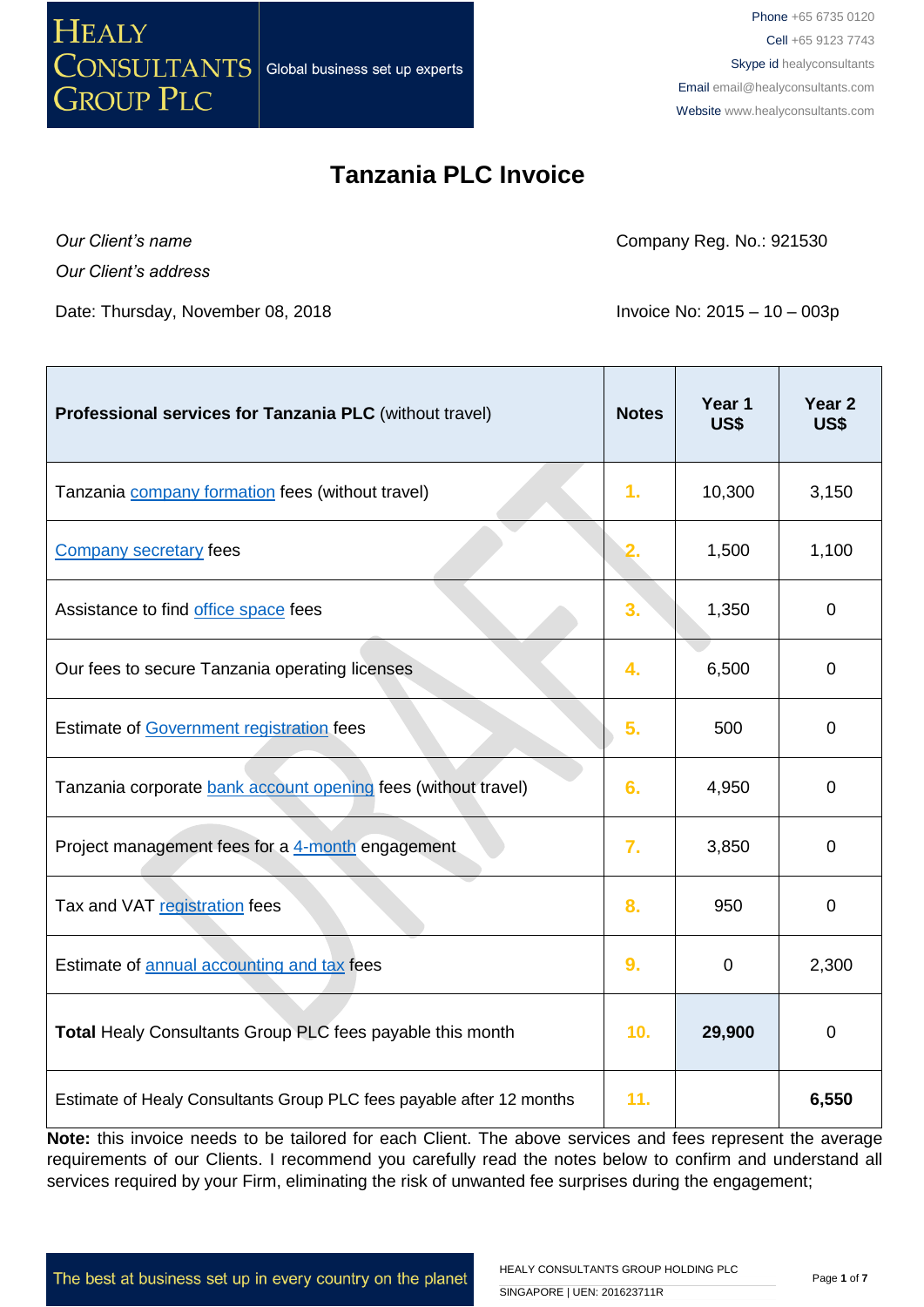### *Notes to invoice above*

CONSULTANTS

**GROUP PLC** 

**HEALY** 

**1.** Healy Consultants Group PLC fees to efficiently and effectively complete Tanzania company registration within [seven weeks](http://www.healyconsultants.com/tanzania-company-registration/fees-timelines/#timelines) by **i)** choosing the optimum regulatory license for our Client's business activities **ii)** reserving a company name with Business and Registration and Licensing Authority [\(BRELA\)](http://www.brela.go.tz/index.php/business/about) **iii)** settling our accountant and lawyer fees and **iv)** preparing a high quality company incorporation application for submission at the BRELA;

All [engagement fees](http://www.healyconsultants.com/company-registration-fees/) (click link) are agreed and paid up front and agree to the fees published on our country web pages. Consequently, there are no hidden fees, surprises or ambushes throughout the engagement. All engagement deadlines are agreed up front in the form of [a detailed project plan,](http://www.healyconsultants.com/index-important-links/example-project-plan/) mapping out [deliverables](http://www.healyconsultants.com/deliverables-to-our-clients/) by week throughout the engagement term;

Global business set up experts



Every week during the engagement, Healy Consultants Group PLC will email our Client a [detailed status](http://www.healyconsultants.com/index-important-links/weekly-engagement-status-email/)  [update.](http://www.healyconsultants.com/index-important-links/weekly-engagement-status-email/) Our Client is immediately informed of engagement problems together with solutions. Your dedicated engagement manager is reachable by phone, Skype, live chat and email and will communicate in your preferred language;

- **2.** In accordance with the [Tanzanian Companies Act](http://www.rita.go.tz/eng/laws/Companies%20Act..pdf) each Tanzanian PLC company must appoint a company secretary, who may be a natural person or a body corporate, but the company secretary must be resident in Tanzania. Healy Consultants Group PLC will act as your Tanzania company secretary, for which our annual responsibilities include **i)** preparing and filing of the annual return; **ii)** securely maintaining company books; **iii)** liaising with the Tanzania Government on behalf of our Client; **iv)** legal filing of changes of company structure; and **v)** reminding our Client of statutory deadlines;
- **3.** Before company incorporation is complete, the Tanzanian Government must review and approve a lease agreement for office premises. Our one-time fee amounts to US\$1,350. The monthly rent thereafter will be paid independently and directly to the landlord by our Client. An estimate of such a rental for a space of 10 sq. meter for one employee is US\$2,100 per month;
- **4.** For our Client's specific business in Tanzania, this is Healy Consultants Group PLC' fees for **i)** choosing the optimum regulatory license; **ii)** preparing high quality business lincense application for [BRELA](http://www.brela.go.tz/) and **iii)** preparing a detailed business plan to optimize the probability of application success. We will engage our Tanzania lawyers or review and approve the same, protecting our Client's interests and ensuring compliance with Tanzania's local law. All third-party fee payments will be supported by original receipts and invoices;

The requirements for obtaining a business license in Tanzania include **i)** the certificate of incorporation or compliance; **ii)** Memorandum and Articles of Association; **iii)** resident permit class A – showing the holder to be an investor in the business; **iv)** Power of Attorney to the company secretary and **v)** a tenancy agreement. Healy Consultants Group PLC will assist our Client to obtain all the required documentation and submit to BRELA;

**5.** This fee is an estimate of government costs payable during your Firm's engagement. All government fee payments will be supported by original receipts and invoices. Examples of government costs include **i)** reserving the company name clearance by Business Registration and Licensing Authority [\(BRELA\)](http://www.brela.go.tz/); **ii)** preparation of company deeds and declaration of compliance; **iii)** submitting documents at the BRELA and iv) registering at the [Ministry of Industry and Trade.](http://www.mit.go.tz/) Following engagement completion, Healy Consultants Group PLC will refund our Client any excess of funds received over actual Government costs paid;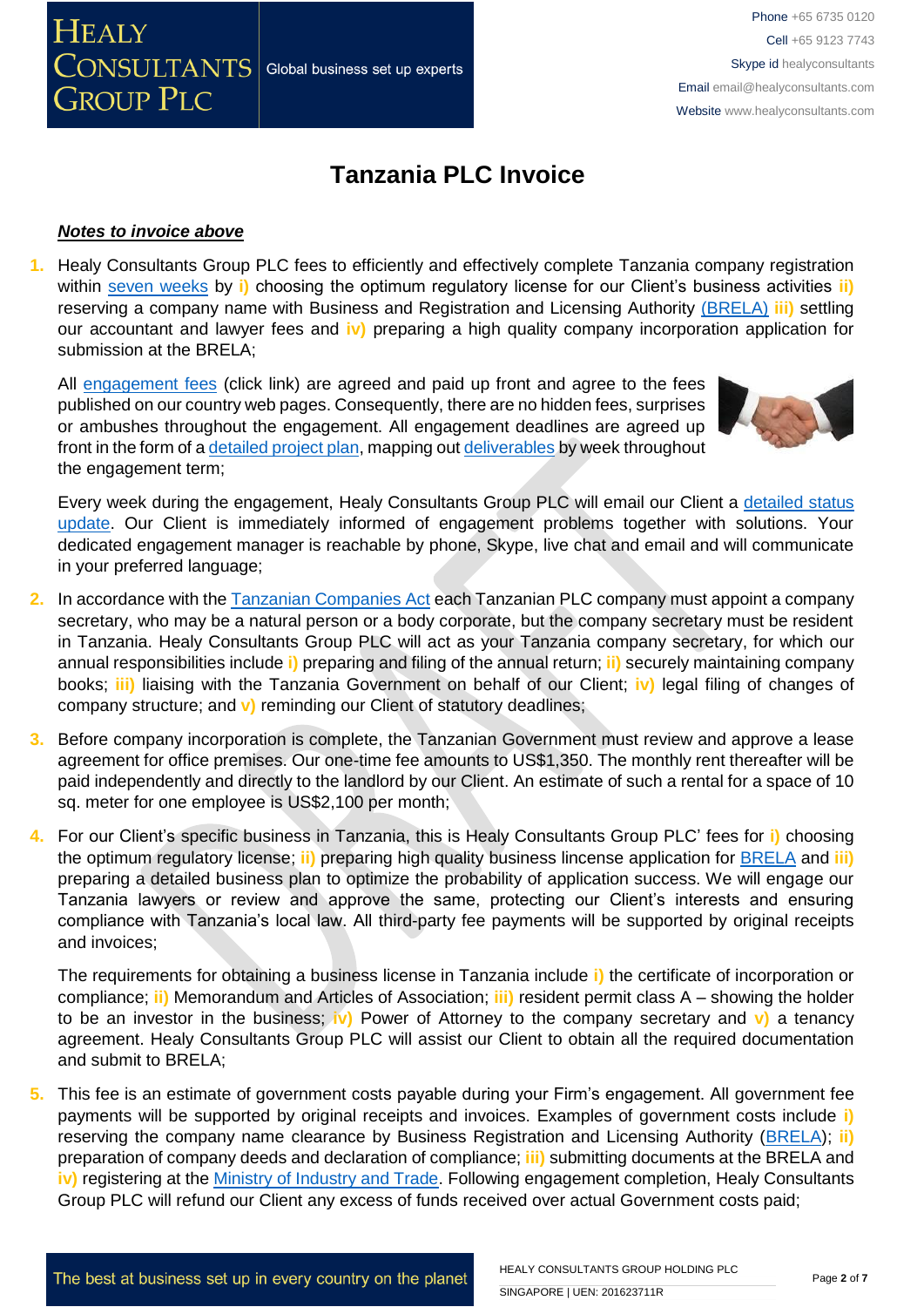**HEALY**  $\sqrt{\text{CNNULTANTS}}$  Global business set up experts **GROUP PLC** 

Phone +65 6735 0120 Cell +65 9123 7743 Skype id healyconsultants Email [email@healyconsultants.com](mailto:EMAIL@HEALYCONSULTANTS.COM) Website [www.healyconsultants.com](http://www.healyconsultants.com/)

# **Tanzania PLC Invoice**

**6.** Healy Consultants Group PLC will be pleased to open a Tanzania corporate bank account without travel. It is a time consuming task, Healy Consultants Group PLC will shelter our Client from the administrative challenges. As you can appreciate, it is a difficult task to obtain bank account approval through a newly formed company, when shareholders and directors and bank signatories reside overseas. Healy Consultants Group PLC will prepare a business plan for the bank to optimize the probability of corporate bank account approval. Depending on our Client business and nationality, there is a 20% probability the banks will request a bank signatory to travel for a one hour bank interview. Healy Consultants Group PLC will try its best to negotiate with the bank for a travel exemption. If our Client must travel to Tanzania for corporate bank account opening, Healy Consultants Group PLC will refund our Client US\$950;

If our Client is not comfortable with only an Tanzania corporate bank account, Healy Consultants Group PLC will be pleased to open [an international corporate bank account](http://www.healyconsultants.com/international-banking/) (click link) outside of Tanzania. Examples include New York, Germany, Liechtenstein, Austria, Bulgaria, South Africa, Australia, London, South America or Dubai. All banks will be top tier banks in these countries with excellent internet banking services. Example of our global banking partners include HSBC, Standard Chartered Bank, Citibank, Barclays, OTP bank, Bank of China, ANZ bank, Standard Bank, UBS, Credit Suisse;

The banks enjoy ultimate power of approval of corporate bank account applications. Consequently, guaranteed success is outside of Healy Consultants Group PLC' control. What is inside our control is the preparation and submission of a high quality bank application that maximizes the likelihood of approval. To date, we enjoy a 100% approval record because of [our global banking relationships](http://www.healyconsultants.com/international-banking/corporate-accounts/) and determination;







Global banks continue to tighten corporate bank account opening procedures, their internal compliance departments completing more thorough due diligence of Clients. Consequently, our Clients should expect the bank account approval period to take up to 4 weeks. Furthermore, global banks now require evidence of proof of business in the country where the corporate bank account will be, including sales contracts or lease agreement;

- **7.** These Healy Consultants Group PLC project management fees relate to time and resources dedicated to:
	- **a.** thoroughly research and plan license applications for our Client;
	- **b.** devising strategies to **i)** minimise the total engagement period; **ii)** complete the engagement without our Client travelling and **iii)** ascertain the need for a specific regulatory license;
	- **c.** negotiate with [Customs and Excise Department](http://www.tra.go.tz/index.php/excise-duty) **i)** low level of share capital requirements and **ii)** avoid the need for a Tanzania resident manager/director;
	- **d.** drafting a feasibility study, neccesary for the pre-approval process;
	- **e.** agreeing the optimum corporate structure with our Client;
	- **f.** submitting a high-quality company license application to the [Customs and Excise Department](http://www.tra.go.tz/index.php/excise-duty);
	- **g.** choosing the optimum regulatory license for our Client's business activities;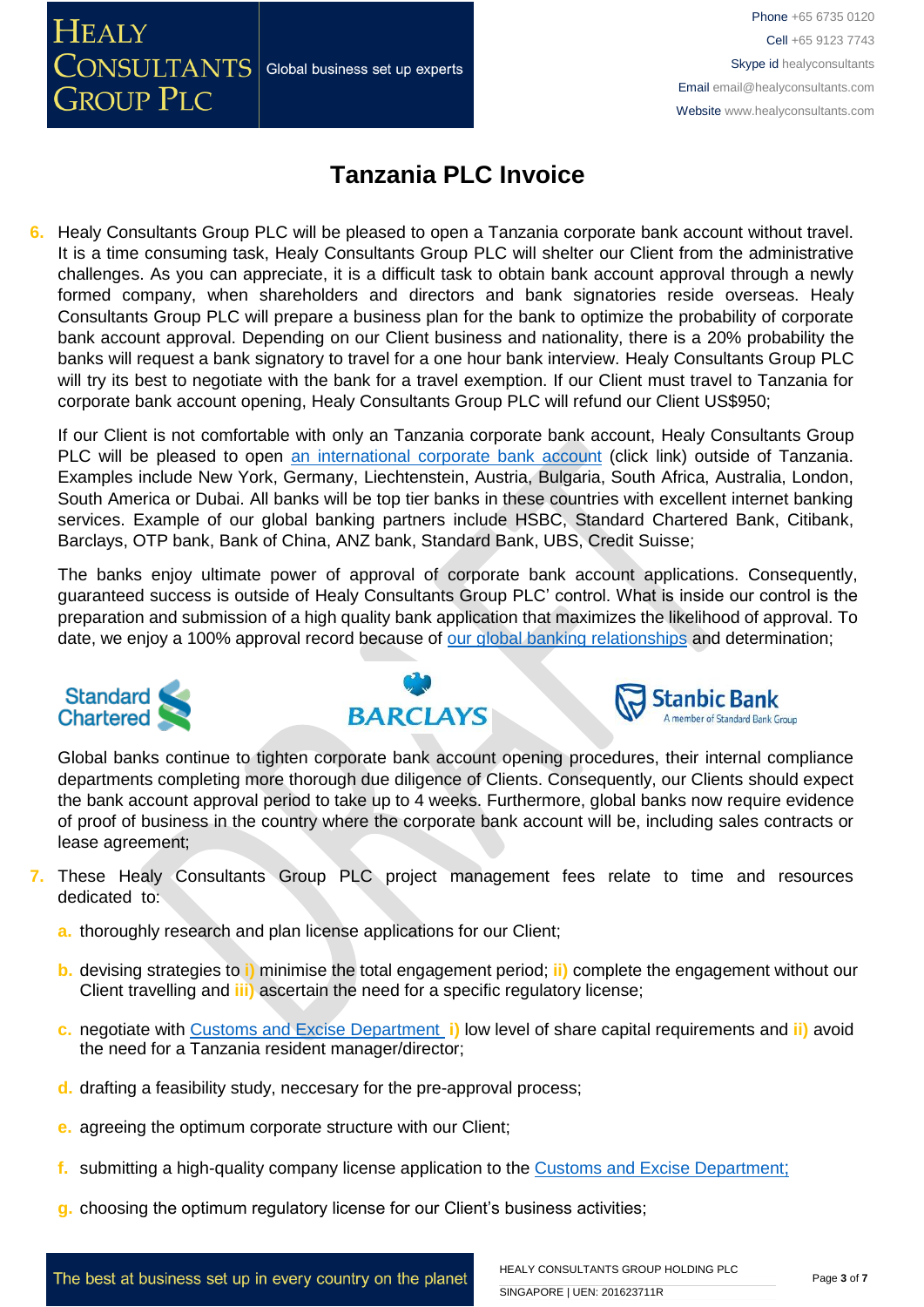**h.** injecting the paid up share capital on our Client's behalf;

**HEALY** 

 $\sqrt{\text{CONSULTANTS}}$ 

**GROUP PLC** 

- **i.** collating and supervising the legalisation and attestation and translation of Client documents;
- **j.** weekly detailed engagement status updates to our Client and weekly Friday conference calls;
- **k.** payment of retainer fees to multiple local lawyers and accountants;
- **l.** ensuring our Client complies with local regulations and legally owns and controls the new entity;
- **m.**ascertain the specific accounting, tax, legal and compliance considerations;

Global business set up experts

- **n.** finding solutions to [challenges that occur](https://www.healyconsultants.com/engagement-project-management/) throughout the engagement;
- **o.** determining the local and international tax obligations of the new entity, including corporate income tax, payroll taxes, withholding tax and sales taxes;
- 8. In accordance with [Tanzania](http://www.tra.go.tz/) law, each entity must register for corporate tax and VAT at the Tanzania [Revenue Authority](http://www.tra.go.tz/) (TRA);
- **9.** For an active trading company, these [accounting and tax](http://www.healyconsultants.com/tanzania-company-registration/accounting-legal/) fees are an estimate of Healy Consultants Group PLC fees to efficiently and effectively discharge your annual company accounting and tax obligations. Following receipt of a set of draft accounting numbers from your company, Healy Consultants Group PLC will more accurately advise accounting and tax fees. For a dormant company, Healy Consultants Group PLC fees are only US\$950;



- **10.** Please review this invoice carefully to identify errors. During the rush of the business day, it is possible that Healy Consultants Group PLC inadvertently made fee calculation errors, typing errors or omitted services or omitted historic fee payments from Clients. In the unfortunate event you identify invoice errors, please revert to me directly re the same. I apologize in advance if I or my staff made invoice errors;
- **11.** Assuming our Clients re-engage Healy Consultants Group PLC in year 2, this fee is an estimate of the fees payable next year, 12 months after the date of company registration;
- **12.** The fees quoted in this invoice are a prediction of the fees required to efficiently and effectively complete this engagement in a timely manner. If during the engagement Healy Consultants Group PLC realizes that the project is more complex than anticipated, requiring a large additional investment of time, my Firm will revert to request additional fees. If Healy Consultants Group PLC completes the engagement faster and more easily than expected, Healy Consultants Group PLC is happy to refund some fees to our Client;
- **13.** Engage Healy Consultants Group PLC to [project manage](http://www.healyconsultants.com/project-manage-engagements/) business set up in every country on the planet. We are the best in the [world](http://www.healyconsultants.com/best-in-the-world/) at what we do, timely completing the  $A$  to  $Z$  of every country engagement;
- **14.** In accordance with Tanzania law, the issued share capital of US\$300,000 must be deposited to the company bank account prior to incorporation of the company. To optimize engagement efficiency and minimize delays, Healy Consultants Group PLC is happy to deposit these funds on behalf of our clients;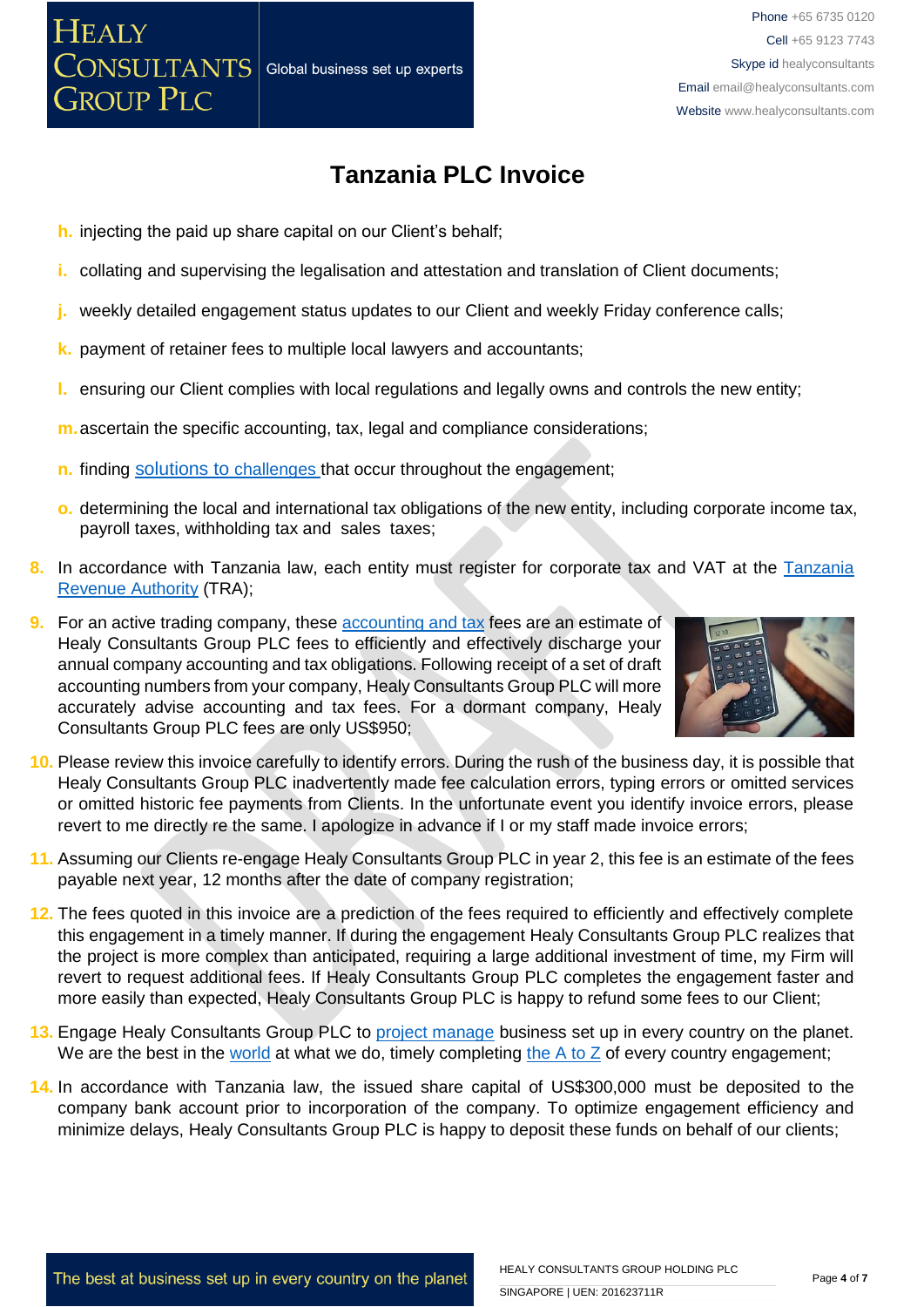Phone +65 6735 0120 Cell +65 9123 7743 Skype id healyconsultants Email [email@healyconsultants.com](mailto:EMAIL@HEALYCONSULTANTS.COM) Website [www.healyconsultants.com](http://www.healyconsultants.com/)

### **Tanzania PLC Invoice**

**15.** If our Client and Healy Consultants Group PLC properly plan this engagement, our Clients' will not have to travel during this engagement. Healy Consultants Group PLC will efficiently and effectively complete company registration and corporate bank account opening in a timely manner without our Client presence. Instead, our Client will need to **i)** sign and get documents legalized in the embassy in their country of origin and **ii)** courier the originals to Healy Consultants Group PLC office;

Global business set up experts

**HEALY** 

CONSULTANTS

**GROUP PLC** 



- **16.** Depending on our Client's business and nationality, the Tanzanian Government may require a special regulatory license to carry on your business in the country, for example in this case our Client will require a business license, construction contractor license, engineer's registration license and their official stamps. Healy Consultants Group PLC will assist our Client secure license approval; there may be additional engagement fees if the engagement takes significantly longer than expected or request additional services from our Firm to meet the Government requirements. However, the Government enjoys ultimate power of approval of company registrations and business licenses;
- **17.** If our Client requires nominee shareholder and director services [\(click link\),](http://www.healyconsultants.com/corporate-outsourcing-services/nominee-shareholders-directors/) Healy Consultants Group PLC will be pleased to assist. Our fee for professional, passive nominee corporate shareholder amounts to US\$2,100 per annum. Our fee to be both nominee director and shareholder amounts to US\$6,600 per annum. Being the sole shareholders and sole director of a Client's company exposes Healy Consultants Group PLC to reputation, litigation and financial risk;
- **18.** If required, Healy Consultants Group PLC will be pleased to assist your firm secure employee [visa](http://www.healyconsultants.com/tanzania-company-registration/formation-support-services/) approvals. Our fee is US\$3,950 for the first employee, US\$1,950 for the second employee, US\$950 per employee thereafter. Our employee visa fees includes preparation of a quality visa application and submitting to the immigration officers. The Government enjoys ultimate power of approval of visa applications. Consequently, guaranteed success is outside of Healy Consultants Group PLC' control. What is inside our control is the preparation and submission of a high quality immigration visa application that maximizes the likelihood of visa approval;
- **19.** Some of our Clients request Healy Consultants Group PLC to provide temporary shared [office space](http://www.healyconsultants.com/virtual-office/) for 6 months until their preferred business premises is found. If your Firm requires this service, our one-time fee is US\$950. Monthly rental thereafter is paid directly to the landlord, independently of Healy Consultants Group PLC;
- **20.** It is important our Clients are aware of their personal and corporate tax obligations in their country of residence and domicile. Let us know if you need Healy Consultants Group PLC help to clarify your local and international annual tax reporting obligations;
- 21. Healy Consultants Group PLC can complete monthly VAT returns, quarterly estimated tax returns, corporation tax return filing and monthly payroll reporting at a monthly fee of US\$860. Healy Consultants Group PLC monthly support will include **i)** receive in Dropbox the monthly invoices from our client; **ii)** label monthly bank statement transactions; **iii)** preparation and submission of VAT returns; **iv)** submission of monthly employee payroll reporting and **v)** annual corporation tax return filing;
- **22.** During the engagement, shareholders and directors' documents may need to be translated into the local language; before the Government and Bank approves company registration and corporate bank account opening respectively. Consequently, our Client should budget for possible additional translation and embassy attestation fees. Either our Client or Healy Consultants Group PLC can complete this administrative task;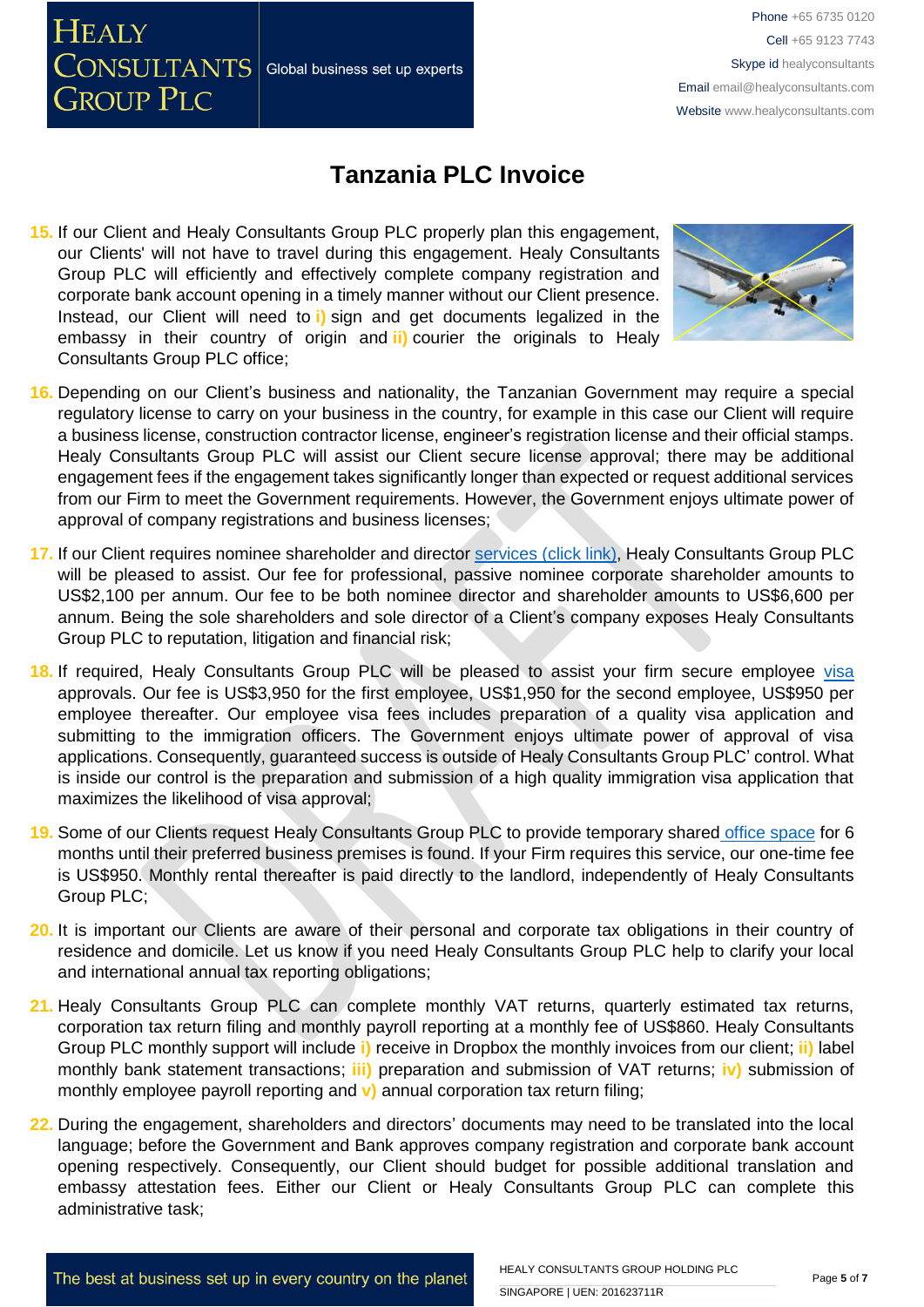Phone +65 6735 0120 Cell +65 9123 7743 Skype id healyconsultants Email [email@healyconsultants.com](mailto:EMAIL@HEALYCONSULTANTS.COM) Website [www.healyconsultants.com](http://www.healyconsultants.com/)

## **Tanzania PLC Invoice**

As always, Healy Consultants Group PLC will negotiate with all third parties to eliminate or reduce additional engagement costs. For transparency purposes, all third-party fee payments will be supported by original receipts and invoices. Examples of possible third-party payments include **i)** embassy fees; **ii)** notary public costs and **iii)** official translator fees;

23. Some of our Clients' require an [immediate country solution.](http://www.healyconsultants.com/turnkey-solutions/) With this strategy, within a day Healy Consultants Group PLC can supply our Client **i)** an existing dormant Tanzania company number; **ii)** an already approved Tanzania corporate bank account number and **iii)** a business address. Turnkey solutions are attractive to those entrepreneurs who wish to immediately close a country deal, sign a contract or invoice a customer;

Global business set up experts

**HEALY** 

 $\overline{\text{CONSULTANTS}}|$ 

**GROUP PLC** 

- 24. As stipulated on our **business website** and in section 3 of our engagement letter, Healy Consultants Group PLC will only commence the engagement following **i)** settlement of our fees and **ii)** completion and signing of our legal engagement letter;
- **25.** Healy Consultants Group PLC will only incorporate your company after 75% of [due diligence](http://www.healyconsultants.com/due-diligence/)  [documentation](http://www.healyconsultants.com/due-diligence/) is received by email. Healy Consultants Group PLC will only open a corporate bank account after 100% of the Client's original due diligence documentation is received by courier;
- 26. During the annual renewal engagement with our Client, our in-house Legal and Compliance Department [\(click link\)](http://www.healyconsultants.com/about-us/key-personnel/cai-xin-profile/) reviews the quality and completeness of our Client file. Consequently, Healy Consultants Group PLC may revert to our Client to ask for more up to date [due diligence documentation;](http://www.healyconsultants.com/due-diligence/)
- **27.** To assist our Clients to minimize foreign exchange costs, we offer the payment in SG\$, Euro, Pounds or US\$. Kindly let me know in which currency your Firm prefers to settle our fees and I will send an updated invoice, thank you;
- **28.** Some of our Clients' engage Healy Consultants Group PLC t[o recruit \(click link\)](http://www.healyconsultants.com/corporate-outsourcing-services/how-we-help-our-clients-recruit-quality-employees/) local employees. We have a lot of experience in this area and we are quite skilled at securing quality candidates for our Clients';